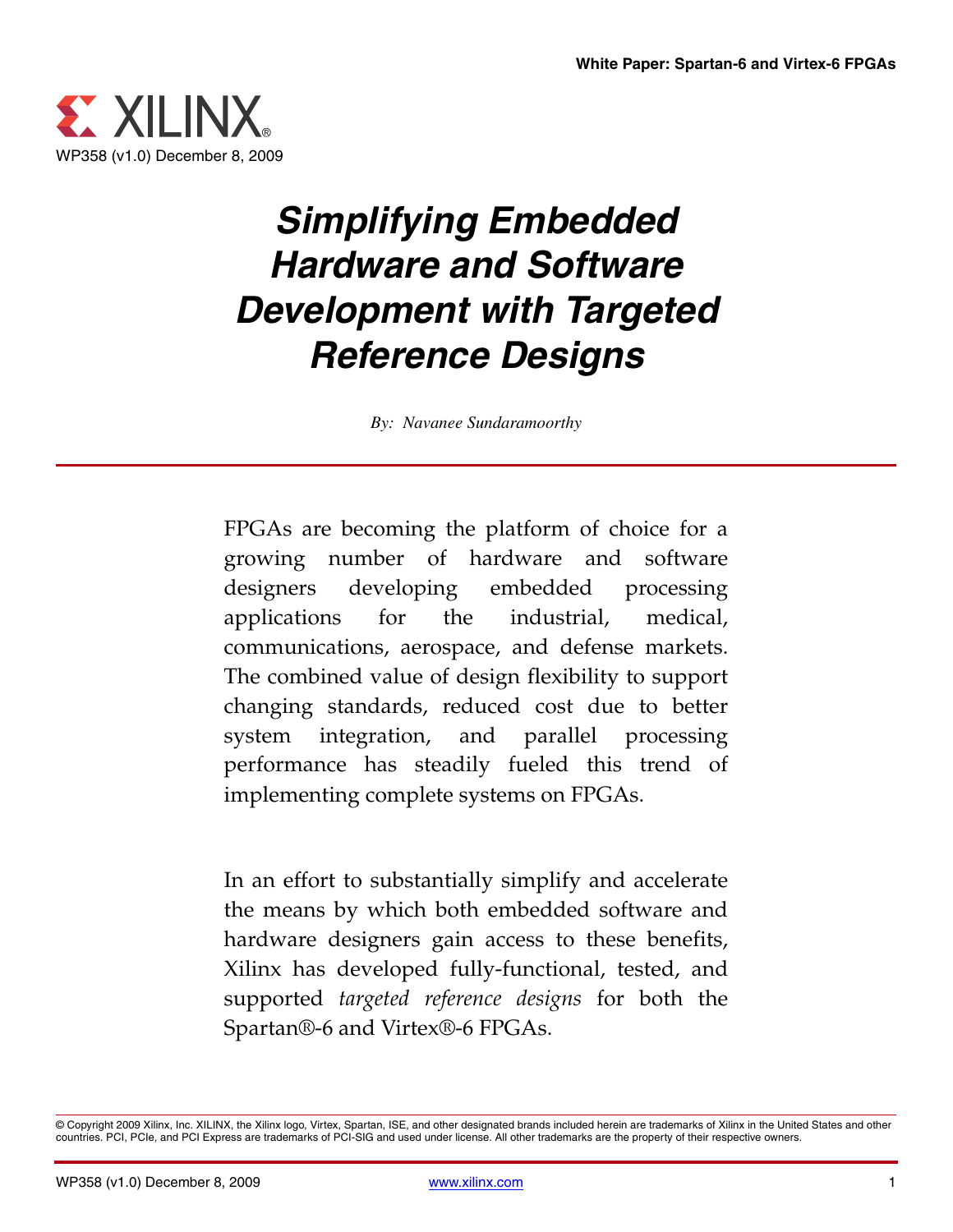### Introduction

By definition, FPGAs have always offered the flexibility to integrate, adapt, and optimize performance, function, and power in embedded hardware designs. However, the inherent hardware design flexibility of the FPGA can be an impediment for the embedded software designer. Software developers need a known good foundation in a familiar design environment to keep their designs from becoming too complex.

Embedded software developers have very different and significantly less complex environmental needs than their hardware engineering counterparts. Specifically, the software developer wants a compiler, a debugger, an Eclipse-based integrated design environment (IDE), an industry-standard operating system (e.g., Linux,  $\mu$ C/OS), a robust set of software libraries, and a stable processor system with well-defined peripherals.

Embedded hardware designers, however, are more concerned about system architecture, IP verification, and timing closure. They require pre-verified hardware reference designs as starting points to evaluate the underlying FPGA platform. From there, they might add standard IP, integrate some custom IP, and also remove IP blocks that they do not need. Ideally, they need a high-level environment to make these design changes quickly, without having to modify RTL code (VHDL or Verilog) for each change.

Xilinx has developed an embedded processing targeted reference design in the form of a fully functional and widely applicable MicroBlaze™ Processor Sub-System (PSS), accompanied by all of the requisite software design environment components that specifically and uniquely fulfill these requirements. Serving as the base of a new generation in Xilinx embedded platforms, the MicroBlaze PSS integrates essential processing, memory, and I/O functions and is supported by a strong software ecosystem, offering middleware stacks and industry-leading operating systems such as Linux and µC/OS-II.

When used with the new Spartan-6 and Virtex-6 FPGA Embedded Kits, the MicroBlaze PSS allows software application developers to begin writing and porting their application code to the embedded platform before any hardware development has begun. Moreover, application software developers can immediately evaluate the performance of the processor, internal and external memory, bus architectures, and I/Os against their system requirements. The developers can even begin optimizing their application software to the MicroBlaze PSS in parallel with the hardware design effort.

Similarly, the new embedded kits provide everything the hardware design team needs to quickly evaluate the Xilinx embedded platform capabilities, as well as modify and extend these to their specific application needs. Thus, the new Xilinx® embedded kits create the opportunity for both the hardware and software design teams to move quickly and simultaneously through their respective evaluation and development processes.

### The Embedded Targeted Reference Design

While the FPGA provides a plethora of ways to innovate in terms of feature usage, performance, configuration, and optimization, these options require decisions at every level that designers might not want to or need to consider. It is here that the MicroBlaze PSS saves time in getting started and becoming productive. To understand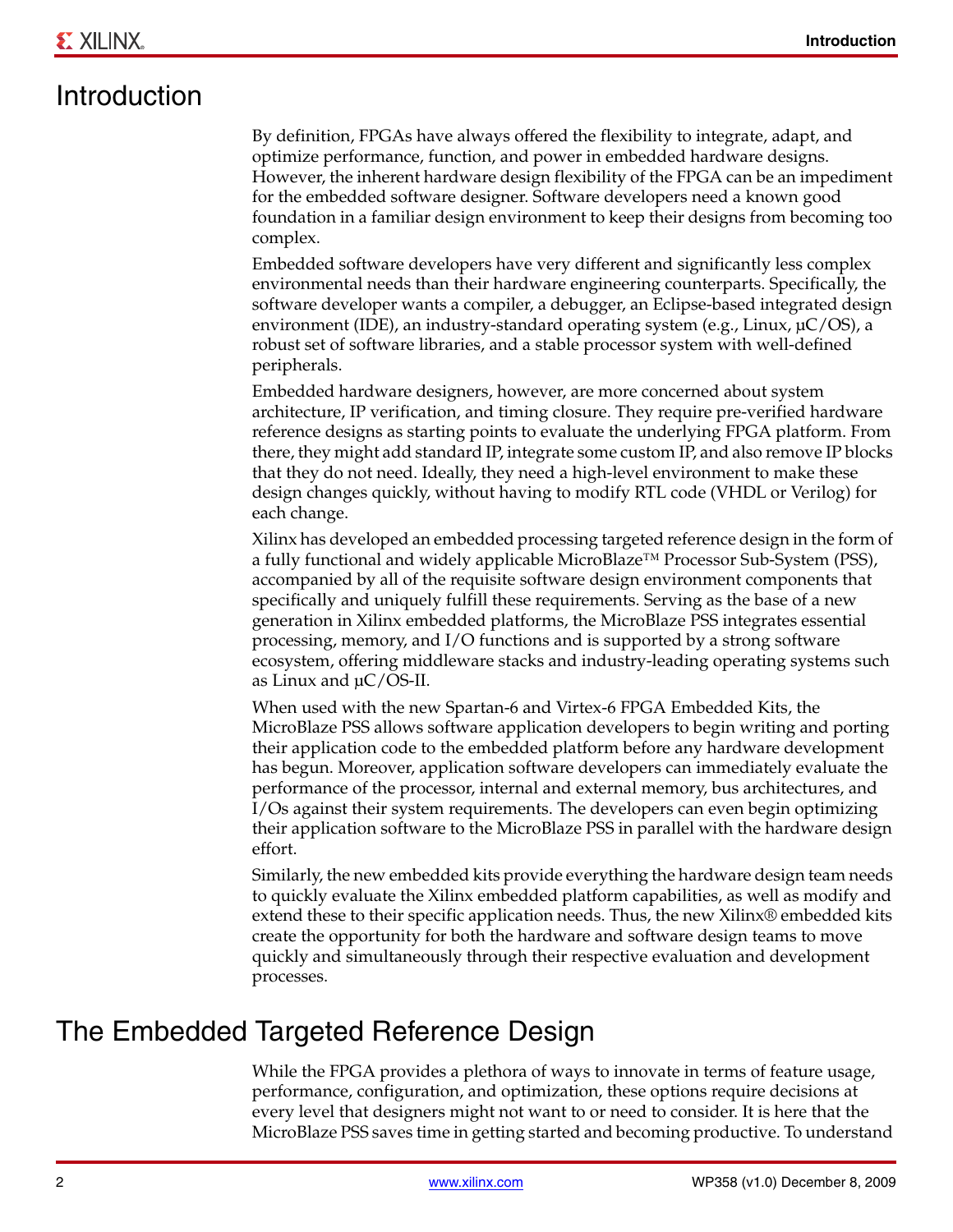the completeness of the MicroBlaze PSS, one must appreciate the current method of making those setup decisions in developing and using a processor system in an FPGA.

To start with, the base processor used in the MicroBlaze PSS is the 32-bit Xilinx MicroBlaze processor CPU core. The MicroBlaze processor core is a parameterizable IP block delivered by Xilinx in the Embedded Development Kit (EDK) tool suite that offers various options that users might want to configure. Selectable features include enabling instruction and/or data caches as well as the sizes of the caches. The user can also configure and add features such as a hardware multiplier, hardware divide function, barrel shifter, memory management unit, and an IEEE floating point coprocessor to the MicroBlaze processor block. While this flexibility delivers optimum feature, performance, and area (cost) trade-offs, actually creating the design takes some effort that might not be required. At this first step, the MicroBlaze PSS design has made those decisions that are suitable for a variety of applications and is ready to use without any further configuration.

The processor core is the basic foundation for embedded processing use. To be useful, it must have some basic support (such as reset and interrupt circuits) as well as key peripherals and interconnects that are required in many applications. Basic peripherals such as memory controllers, timers, interrupt controllers, and serial interfaces are all available to be configured and added within the framework of the EDK tool suite. The challenge here is that one might not want to spend time configuring these basic peripherals (and the settings associated with them) but instead, just use them. Here again, the MicroBlaze PSS has been pre-configured to use a basic set of peripherals for most applications. The result is a pre-configured embedded processing system that is ready to be programmed, as illustrated in [Figure 1.](#page-2-0)

<span id="page-2-0"></span>

WP358\_01\_120509

*Figure 1:* **MicroBlaze Processor Sub-System**

With this basic system configuration, designers can start evaluating, programming, or both, for their application development. In addition, from an FPGA hardware perspective, designers can use this targeted reference design as the core of their complete system design, as shown in [Figure 2](#page-3-0). The user-defined portion of the logic in [Figure 2](#page-3-0) is where the hardware designer can customize and extend the targeted reference design using the Xilinx EDK tool suite. It is for this reason that Xilinx has named this design the MicroBlaze Processor Sub-System, because it truly is a sub-system to be used in a more robust system driven by application requirements.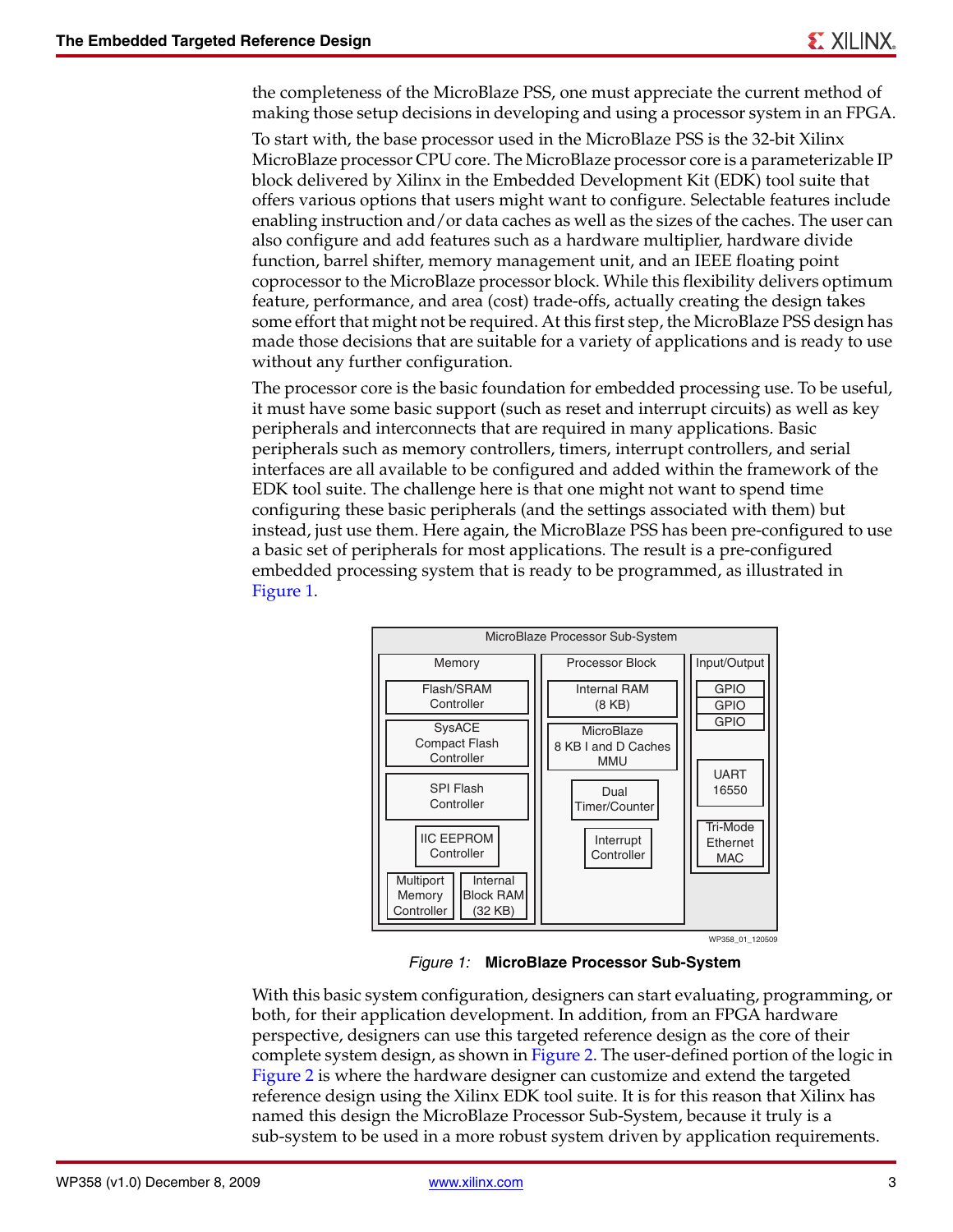<span id="page-3-0"></span>

*Figure 2:* **MicroBlaze Processor Sub-System within the FPGA**

### The Embedded Targeted Reference Design Features

The MicroBlaze processor is configured with a Memory Management Unit (MMU) and various parameters optimized for performance, including the 5-stage pipeline option (as opposed to the slower 3-stage pipeline option) and a hardware barrel shifter. The hardware barrel shifter can shift or rotate a data word by any number of bits in a single clock cycle. Data shifting is a required element of many key operations such as address generation and arithmetic functions. The action of a barrel shifter can be emulated in software, but this takes valuable time not available in real-time applications. The instruction cache and data cache are both enabled, each with a cache size of 8 KB.

The MMU is configured in Virtual mode with two memory protection zones to run full-fledged embedded operating systems like Linux. In Virtual mode, the MMU controls effective address-to-physical address mapping and supports memory protection. Virtual mode provides greater control over memory protection. The MMU provides memory protection and relocation, which are useful for multi-tasking environments. Multi-tasking gives the appearance of simultaneous or near-simultaneous execution of multiple programs.

For memory support, a variety of features are pre-configured to support various types of memory devices. The Multi-Port Memory Controller (MPMC), also delivered with the EDK tool suite, is configured to provide four 32-bit bidirectional ports for access to the external DDR3 memory. In addition, support for 32 KB internal block RAM, 32 MB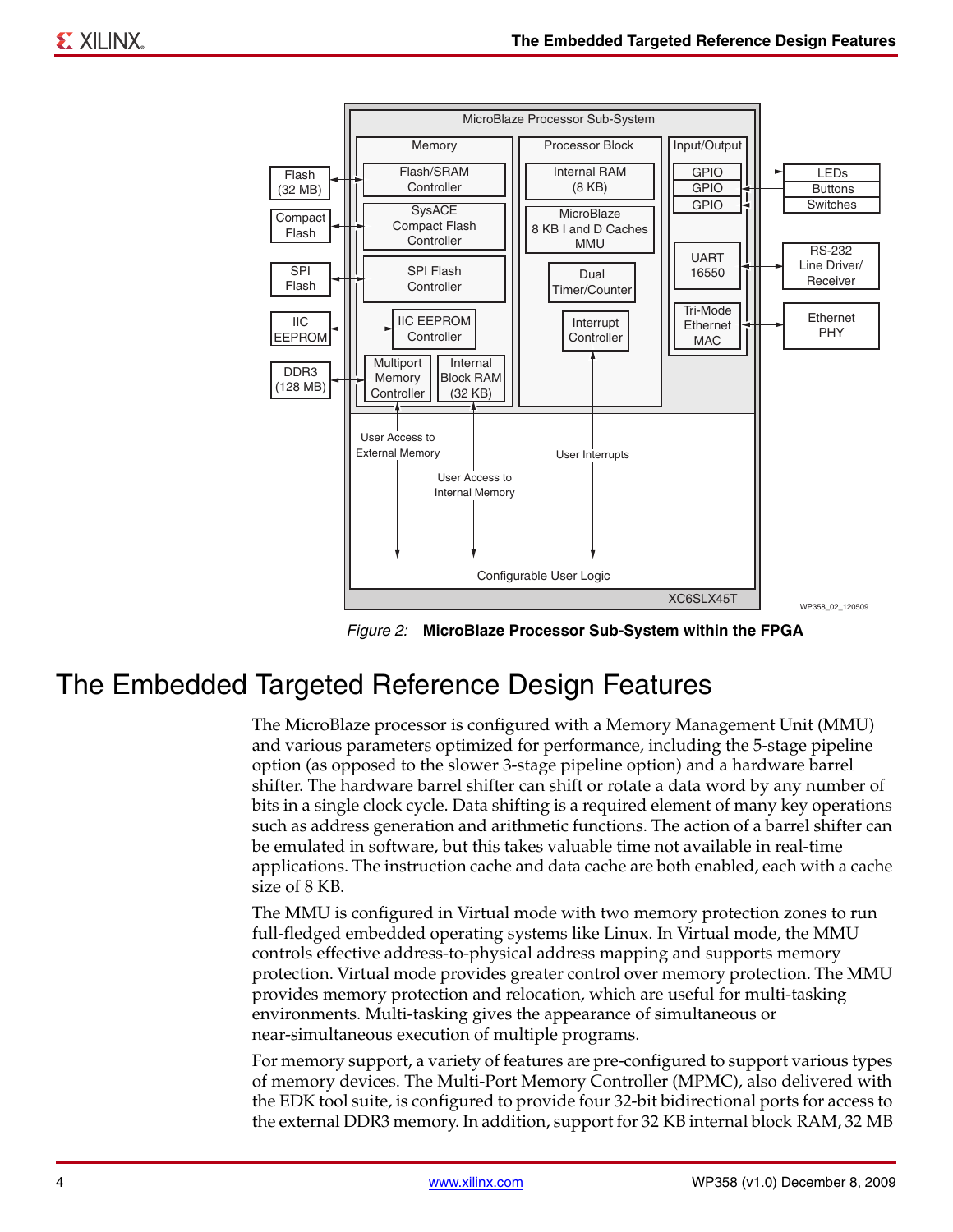linear (parallel) flash, 8 MB serial flash, compact flash using the System ACE™ technology, and 1 KB IIC EEPROM is included in the design.

The general-purpose I/O (GPIO) uses the Xilinx Platform Studio (XPS) GPIO IP core provided with EDK and is instantiated three times in the system to enable a variety of uses such as control pushbuttons, DIP switches, and LEDs on the associated development boards that run the design.

The Tri-Mode Ethernet MAC (TEMAC) core is configured to support a GMII/MII PHY interface and contains internal 4 KB transmit and receive FIFOs. The TEMAC core can run at 10 Mb/s, 100 Mb/s, or 1,000 Mb/s depending on the network to which it is attached.

For timers, the XPS Timer core delivered with the EDK tool suite is configured to provide two 32-bit timers. For serial communication, there is an integrated 16550-compatible UART core that is pre-configured to use interrupts. The baud rate, data bits, and parity settings of this UART core are controlled by software.

The features of the MicroBlaze Processor Sub-system are summarized here:

- Processor Block:
	- 32-bit MicroBlaze processor with 8 KB I cache and 8 KB D cache, consisting of:
		- **-** Hardware barrel shifter
		- **-** Memory management unit

(The MicroBlaze processor and system bus run at 100 MHz)

- 8 KB local memory for instructions and data
- Debug module
- Interrupt controller
- Dual 32-bit timer/counter
- Memory:
	- 128 MB DDR3 SDRAM interface operating at 400 MHz
	- 32 KB internal block RAM
	- 32 MB linear (parallel) flash
	- 8 MB serial flash
	- Compact flash using System ACE™ technology
	- 1 KB IIC EEPROM
	- Multi-port memory controller with one available port for the user logic interface to the external DDR3 SODIMM memory
- I/O:
	- Three GPIO controllers
	- 16550 UART core
	- 10/100/1000 TEMAC core
	- Serial Peripheral Interface (SPI) and Inter-Integrated Circuit  $(I<sup>2</sup>C)$  serial interface cores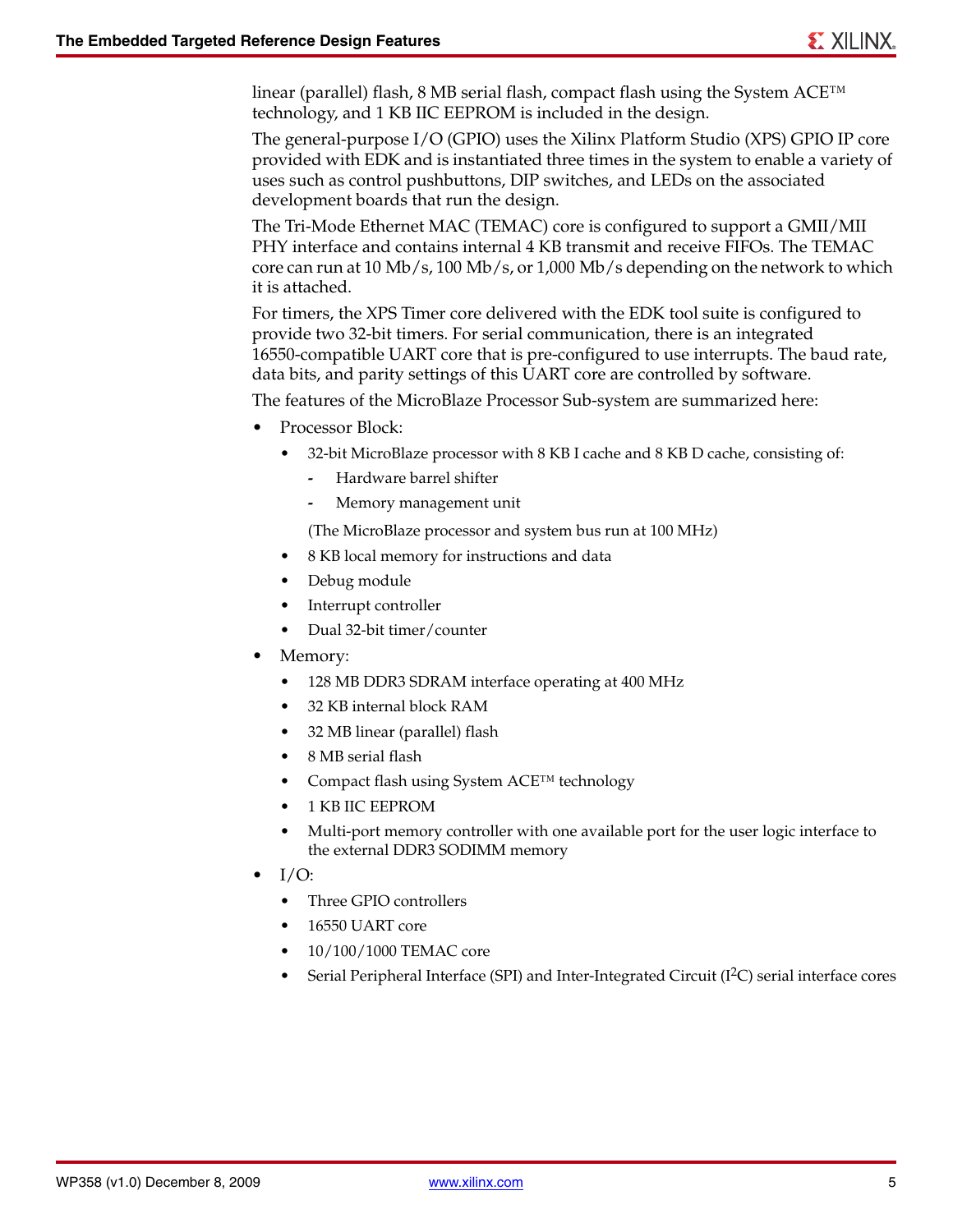### Embedded Targeted Reference Design Deliverables

The MicroBlaze PSS is delivered as an XPS project that contains the MicroBlaze PSS design. All MicroBlaze PSS peripherals and IP used are included with the EDK delivered in the ISE® Design Suite: Embedded Edition. Design and project settings have been optimized for implementation on Spartan-6 and Virtex-6 FPGAs and for use with the Xilinx SP605 and ML605 boards, respectively.

For software deliverables, the Xilinx Software Development Kit (SDK) is the environment for embedded software development with Xilinx FPGAs. SDK is included in the ISE Design Suite: Embedded Edition. The SDK, which is Eclipse-based, includes a workspace and projects for the pre-built MicroBlaze PSS design. In addition, SDK includes all required drivers and libraries for the MicroBlaze PSS.

A MicroBlaze PSS data sheet, similar to any traditional microprocessor or microcontroller data sheet, is provided with the embedded kits. This data sheet provides an overview of the design, a detailed description of the MicroBlaze PSS operation, address map, block diagram, and performance. In addition, a hardware tutorial provides step-by-step instructions to modify the MicroBlaze PSS using XPS. The tutorial also describes recommended flows to add standard peripherals and IP provided with EDK or from third parties, along with instructions and options for debug using XPS. A software tutorial provides step-by-step instructions to use SDK to compile, debug, and profile stand-alone software applications, as well as to boot PetaLogix PetaLinux for the Linux kernel of the MicroBlaze processor.

### Spartan-6 and Virtex-6 FPGA Embedded Kit Deliverables

To jump-start the evaluation and design process, the Spartan-6 and Virtex-6 FPGA Embedded Kits provide all of the hardware and software required to evaluate and begin designing with the targeted reference design. The components have been conveniently bundled in easy-to-use kits that provide many options to get started. The kits also provide a demonstration based on the MicroBlaze PSS that runs a simple industrial image processing application. By following a three-step procedure of setup, evaluate, and customize, both software and hardware engineers can quickly begin evaluating the performance and capabilities of the embedded platform. The key components of the kits include:

- The MicroBlaze PSS targeted reference design
- Either the Xilinx SP605 or ML605 evaluation board, depending on the selection of the Spartan-6 or Virtex-6 FPGA kit
- Integrated design tools:
	- ISE Design Suite: Embedded Edition, including EDK with XPS, SDK, and the ChipScope™ analyzer
- Embedded peripherals and IP provided with the ISE Design Suite and EDK
- Partner software tools, real-time operating systems (RTOSs), and middleware
- **Documentation**
- Getting started demonstration
- A USB stick containing all the design files to get started quickly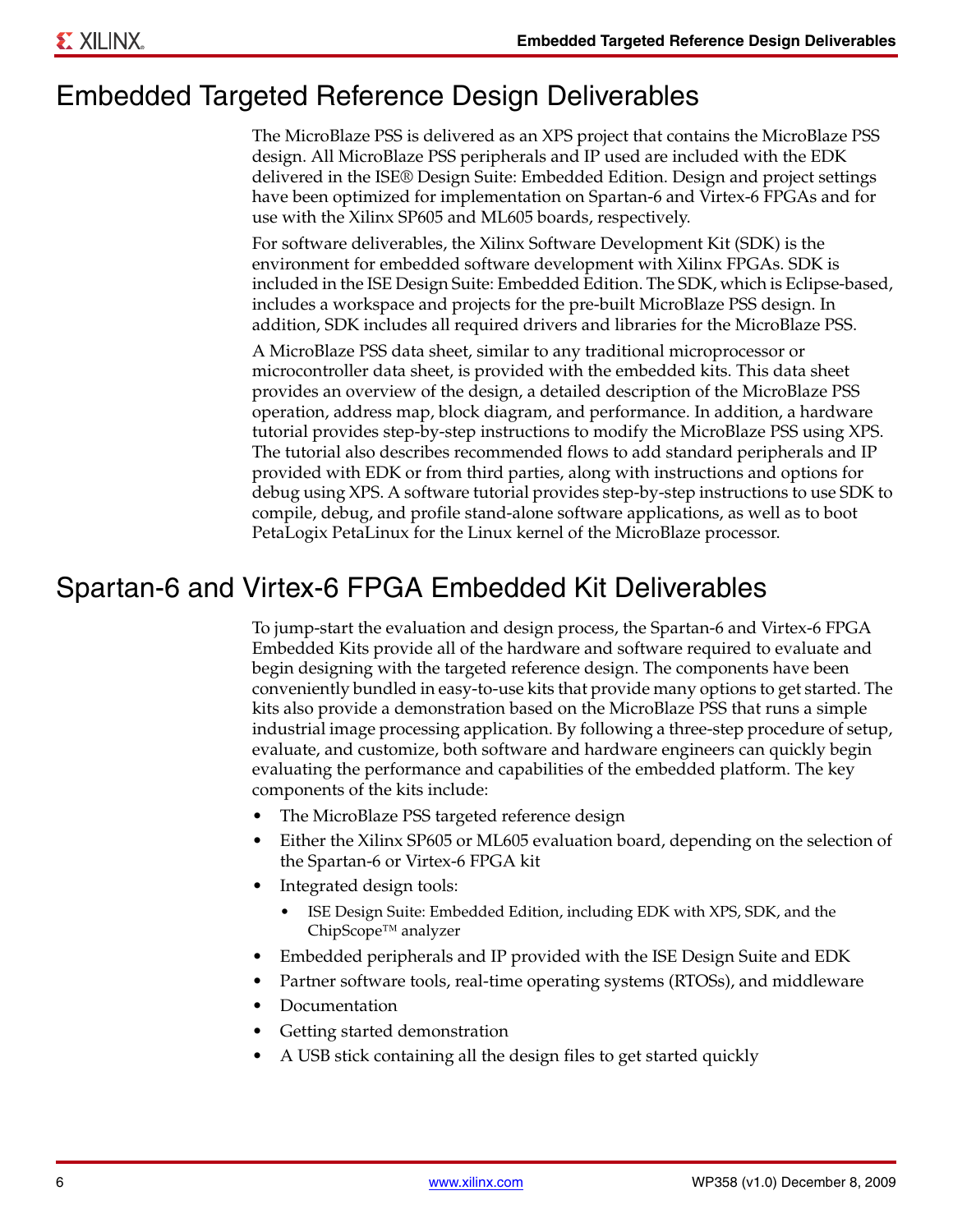## Using and Modifying the Embedded Targeted Reference Design

The embedded targeted reference design is the starting point for embedded hardware and software design with the Spartan-6 and Virtex-6 Embedded kits. The key steps in using the embedded targeted reference design are:

- Hardware modifications
- Software modifications and programming
- Integrating the design
- Profiling and debugging

#### Hardware Modifications

Before modifying the MicroBlaze PSS, the exact system configuration can be seen in the MicroBlaze PSS data sheet included in the embedded kits. This data sheet provides a traditional processor-centric view of the system in terms of block diagrams, address maps, external ports, and design clock frequencies. The MicroBlaze PSS is provided in the embedded kit as an XPS project that can be configured graphically using the XPS IDE. When the XPS design is opened, a system assembly panel allows viewing of the system topology between the MicroBlaze processor and the IP blocks included in the PSS. By double-clicking on the MicroBlaze processor, various processor parameters like caches and MMU configuration can be modified. In addition, by double-clicking on the clockgen block, features such as the system clock frequencies for the processor and memory interfaces can be modified quickly.

XPS includes a comprehensive catalog of industry-standard IP cores from simple general-purpose parallel I/O cores to the high-performance Gigabit Ethernet MAC IP core. Within XPS, IP can be included by dragging and dropping any of the available peripheral IPs into the system. The system assembly view then enables connection of the IP to the MicroBlaze PSS. The address of the included peripheral can be assigned in the address map tab of the system assembly view. Navigation to the ports tab then enables I/O signal connection of the IP core to the external FPGA pins. This last step is done to assign pin constraints to the external pins of the added peripherals.

XPS provides a Create IP wizard to assist in the creation of custom embedded IP that can be interfaced to the MicroBlaze PSS. The embedded kit contains some example user IP, and the steps for creating them are described in the hardware tutorial. In addition, designers can import their own IP in the XPS pcore standard, or IP from the Xilinx partner ecosystem.

After the embedded processing system is modified, the design is ready to be transferred to the FPGA. Many details of the FPGA implementation flow are abstracted in the XPS design environment. By clicking on the **Generate Netlist** button, the tools automatically generate RTL wrappers for each IP, create the bus connections, generate the synthesis scripts, and call the synthesis tools to generate the netlist. Similarly, by clicking on the **Generate Bitstream** button, the underlying FPGA implementation tools are automatically called to generate the FPGA design bitstream.

### Software Development Flow

Before developing any software, the MicroBlaze system configuration can be seen in the MicroBlaze PSS data sheet included in the embedded kits. The pre-configured MicroBlaze PSS is the starting point for software development with the embedded kits.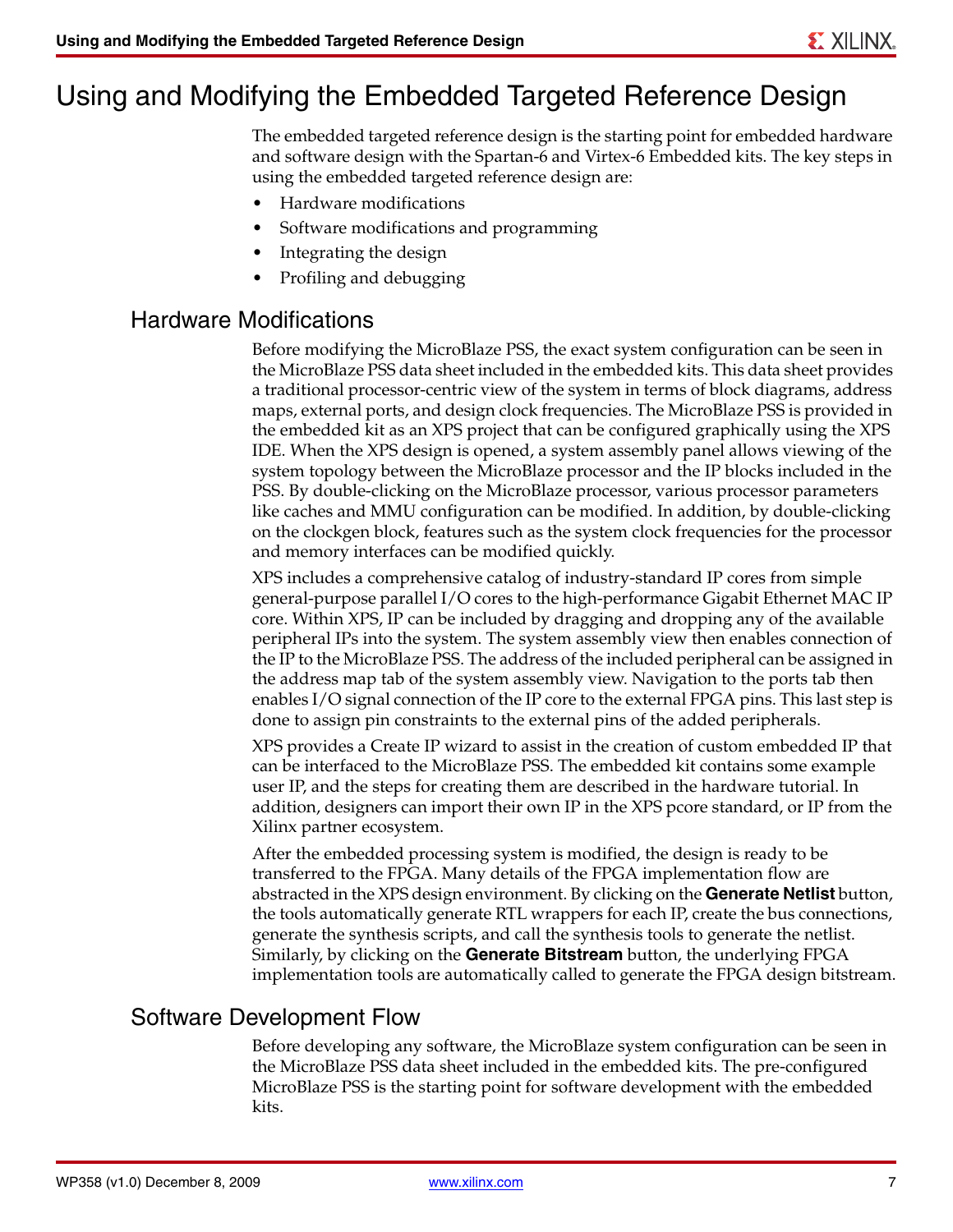To get started with the Xilinx SDK (Eclipse IDE), along with the MicroBlaze PSS, a ready-made Eclipse workspace is provided with the embedded kits customized with the right target settings. Starting with this workspace, a stand-alone software platform is created for low-level software development. In addition, an OS/RTOS board support package (BSP) can be created if the relevant plug-ins have been obtained from PetaLogix for Linux on the MicroBlaze processor, or Micrium for  $\mu$ C/OS-II.

To create software applications using the SDK new project wizard, a simple "hello world" application or more complex board test applications can be built. The wizard not only creates the sample application code but also configures the right compiler and linker script settings for the address map of the MicroBlaze PSS design. After creation, SDK includes a complete application debug environment built on Eclipse. By right-clicking on the specific application and selecting the option to debug the application on the hardware board, SDK automatically connects to the hardware board using a USB-based JTAG debug cable and identifies and connects to the MicroBlaze processor on the board. SDK then loads the application, begins executing it, and stops at the first line of main() in the C program. Using standard software debugging steps, the user can single-step, run, and stop the application. The program can be inspected, and system run-time parameters can be viewed graphically in the register, variable, and memory views in the IDE.

After the application is functionally correct, the program can be profiled for performance hot spots for further optimization. SDK enables easy setup to run the program to collect run-time statistics on the board. SDK also includes tools to graphically display the profile information to easily identify hot spots in the application. Because the target is an FPGA, the option to offload some of the critical processing steps onto hardware running on the FPGA can be selected. Coprocessors can be created in RTL to offload these critical tasks; custom coprocessors can also be created. In addition, Xilinx tools such as System Generator for DSP (the evaluation version is included in the embedded kits) can be used to create signal processing based coprocessors, if desired.

After the hardware and software development tool flows have been completed, extending and customizing the targeted reference design can be done easily. The tutorials included in the embedded kits are intended to serve as examples of how designs are modified and configured with the EDK flows. As an example, step-by-step instructions to build one such system for a video-processing application are shown in [Figure 3.](#page-8-0)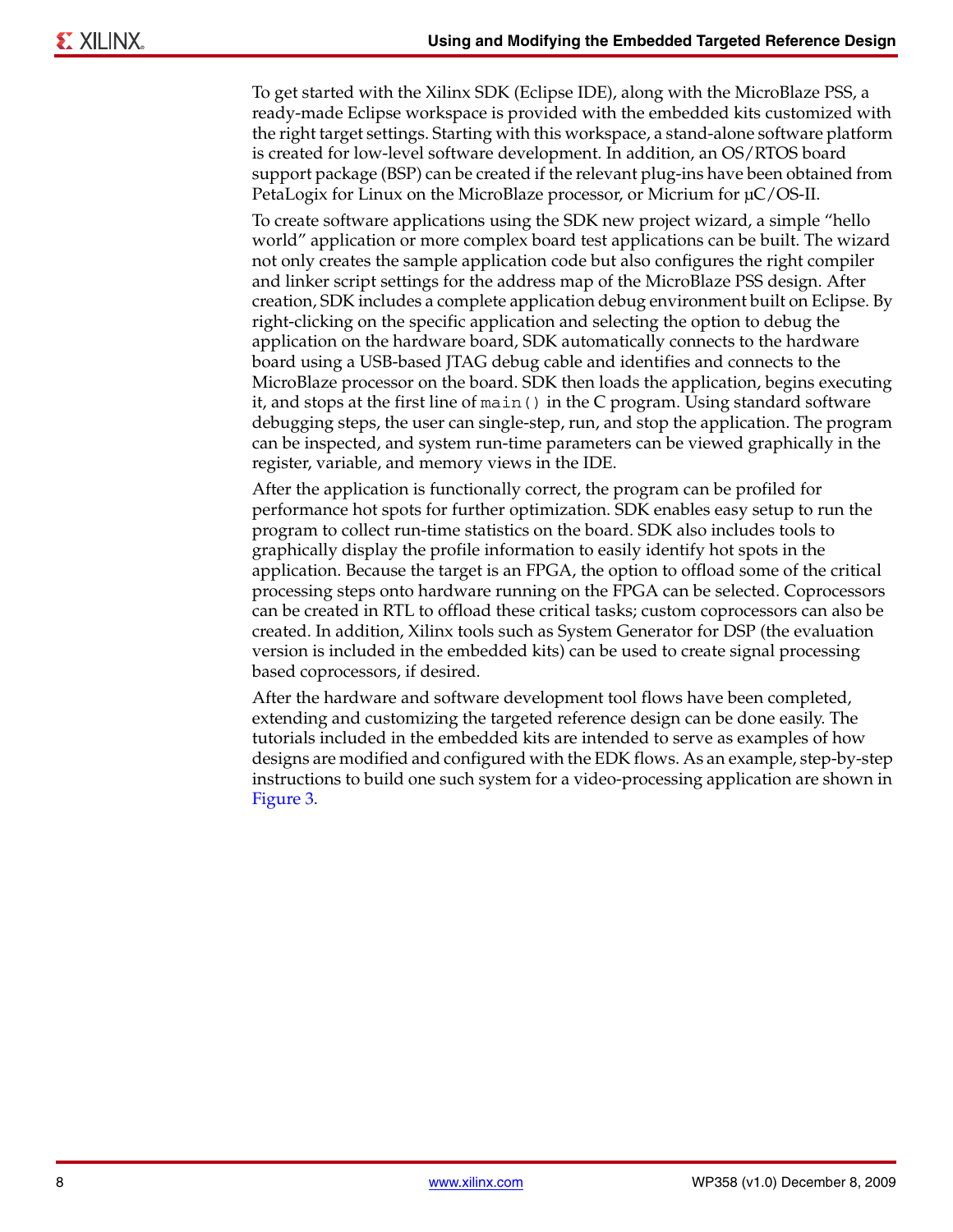<span id="page-8-0"></span>

*Figure 3:* **FPGA-Based Video Processing Using Embedded Targeted Reference Design**

### Summary

The challenge to make FPGA-based embedded platforms more accessible to both embedded software and hardware designers has precipitated the creation of the Xilinx MicroBlaze Processor Sub-System—the first embedded processing targeted reference design. This fully-functional, tested, and supported embedded processing sub-system simplifies and accelerates both platform evaluation and application development for all embedded designers, regardless of their prior experience working with FPGAs.

[To learn more about the embedded kits, visit](http://www.xilinx.com/embedded) http://www.xilinx.com/embedded.